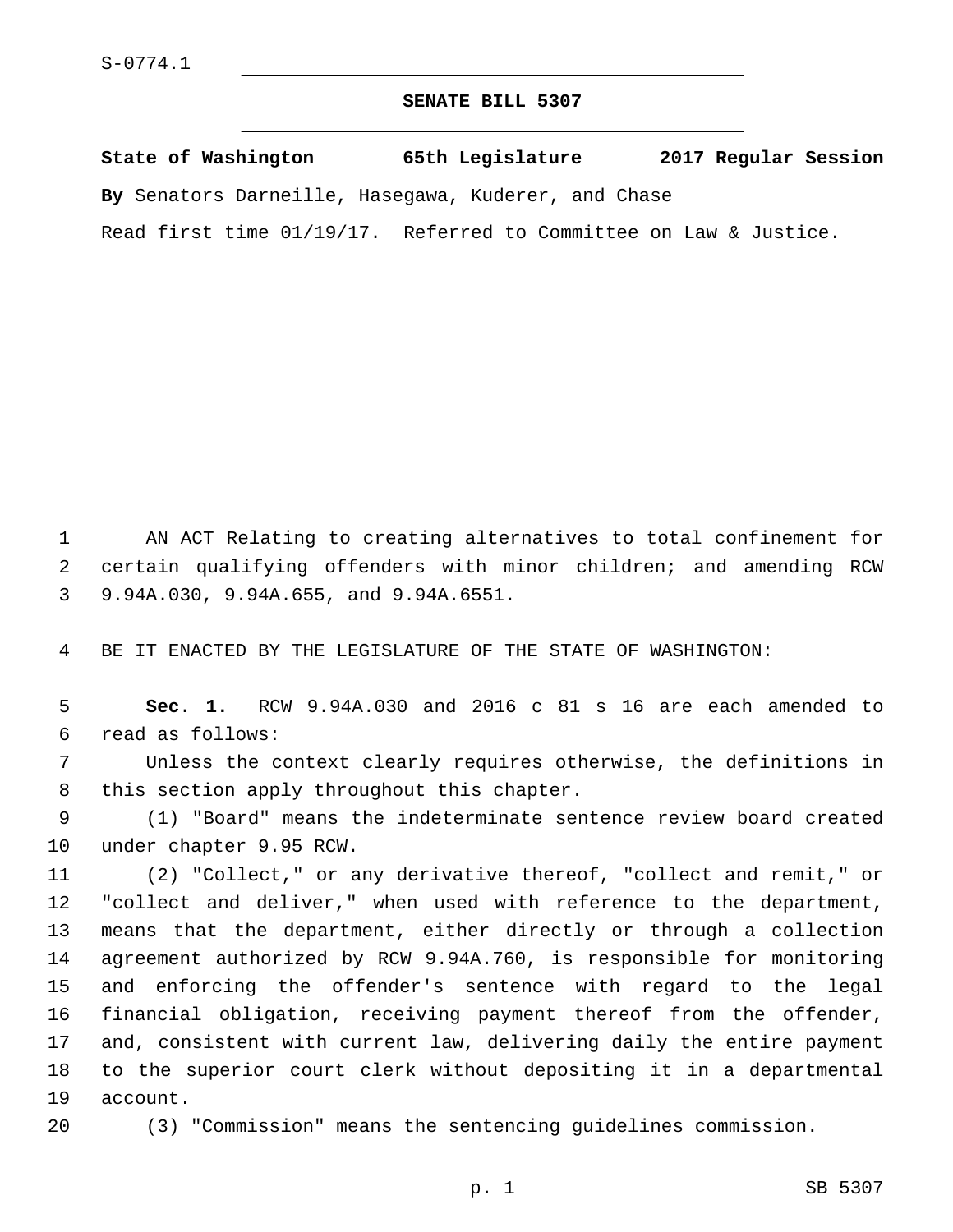(4) "Community corrections officer" means an employee of the department who is responsible for carrying out specific duties in supervision of sentenced offenders and monitoring of sentence conditions.4

 (5) "Community custody" means that portion of an offender's sentence of confinement in lieu of earned release time or imposed as part of a sentence under this chapter and served in the community subject to controls placed on the offender's movement and activities 9 by the department.

 (6) "Community protection zone" means the area within eight hundred eighty feet of the facilities and grounds of a public or 12 private school.

 (7) "Community restitution" means compulsory service, without compensation, performed for the benefit of the community by the 15 offender.

(8) "Confinement" means total or partial confinement.

 (9) "Conviction" means an adjudication of guilt pursuant to Title 10 or 13 RCW and includes a verdict of guilty, a finding of guilty, 19 and acceptance of a plea of guilty.

 (10) "Crime-related prohibition" means an order of a court prohibiting conduct that directly relates to the circumstances of the crime for which the offender has been convicted, and shall not be construed to mean orders directing an offender affirmatively to participate in rehabilitative programs or to otherwise perform affirmative conduct. However, affirmative acts necessary to monitor compliance with the order of a court may be required by the 27 department.

 (11) "Criminal history" means the list of a defendant's prior convictions and juvenile adjudications, whether in this state, in federal court, or elsewhere, and any issued certificates of restoration of opportunity pursuant to RCW 9.97.020.

 (a) The history shall include, where known, for each conviction (i) whether the defendant has been placed on probation and the length and terms thereof; and (ii) whether the defendant has been incarcerated and the length of incarceration.35

 (b) A conviction may be removed from a defendant's criminal history only if it is vacated pursuant to RCW 9.96.060, 9.94A.640, 9.95.240, or a similar out-of-state statute, or if the conviction has 39 been vacated pursuant to a governor's pardon.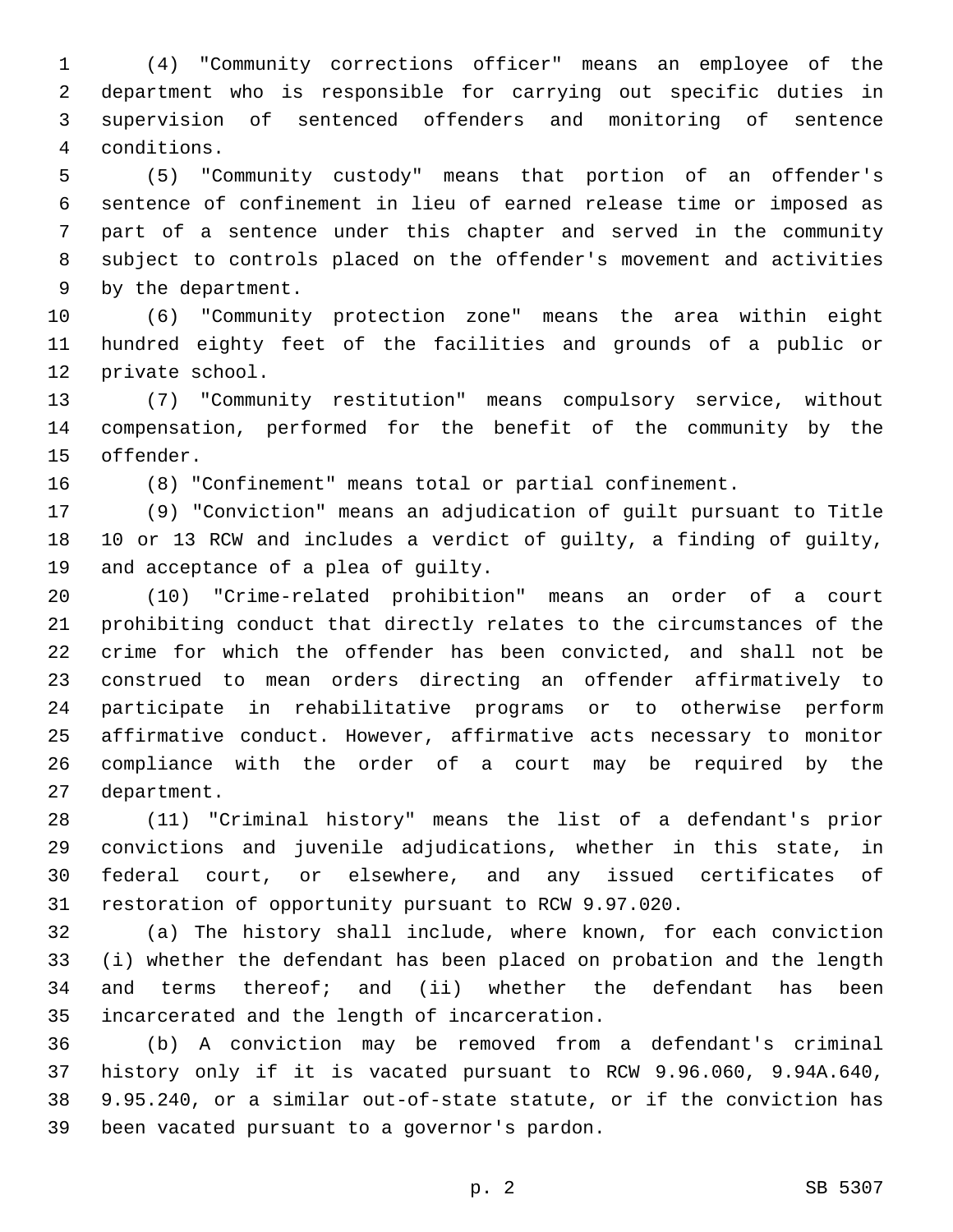(c) The determination of a defendant's criminal history is distinct from the determination of an offender score. A prior conviction that was not included in an offender score calculated pursuant to a former version of the sentencing reform act remains 5 part of the defendant's criminal history.

 (12) "Criminal street gang" means any ongoing organization, association, or group of three or more persons, whether formal or informal, having a common name or common identifying sign or symbol, having as one of its primary activities the commission of criminal acts, and whose members or associates individually or collectively engage in or have engaged in a pattern of criminal street gang activity. This definition does not apply to employees engaged in concerted activities for their mutual aid and protection, or to the activities of labor and bona fide nonprofit organizations or their 15 members or agents.

 (13) "Criminal street gang associate or member" means any person who actively participates in any criminal street gang and who intentionally promotes, furthers, or assists in any criminal act by 19 the criminal street gang.

 (14) "Criminal street gang-related offense" means any felony or misdemeanor offense, whether in this state or elsewhere, that is committed for the benefit of, at the direction of, or in association with any criminal street gang, or is committed with the intent to promote, further, or assist in any criminal conduct by the gang, or is committed for one or more of the following reasons:

(a) To gain admission, prestige, or promotion within the gang;

 (b) To increase or maintain the gang's size, membership, prestige, dominance, or control in any geographical area;

 (c) To exact revenge or retribution for the gang or any member of 30  $the$  gang;

 (d) To obstruct justice, or intimidate or eliminate any witness 32 against the gang or any member of the gang;

 (e) To directly or indirectly cause any benefit, aggrandizement, gain, profit, or other advantage for the gang, its reputation, 35 influence, or membership; or

 (f) To provide the gang with any advantage in, or any control or dominance over any criminal market sector, including, but not limited to, manufacturing, delivering, or selling any controlled substance (chapter 69.50 RCW); arson (chapter 9A.48 RCW); trafficking in stolen property (chapter 9A.82 RCW); promoting prostitution (chapter 9A.88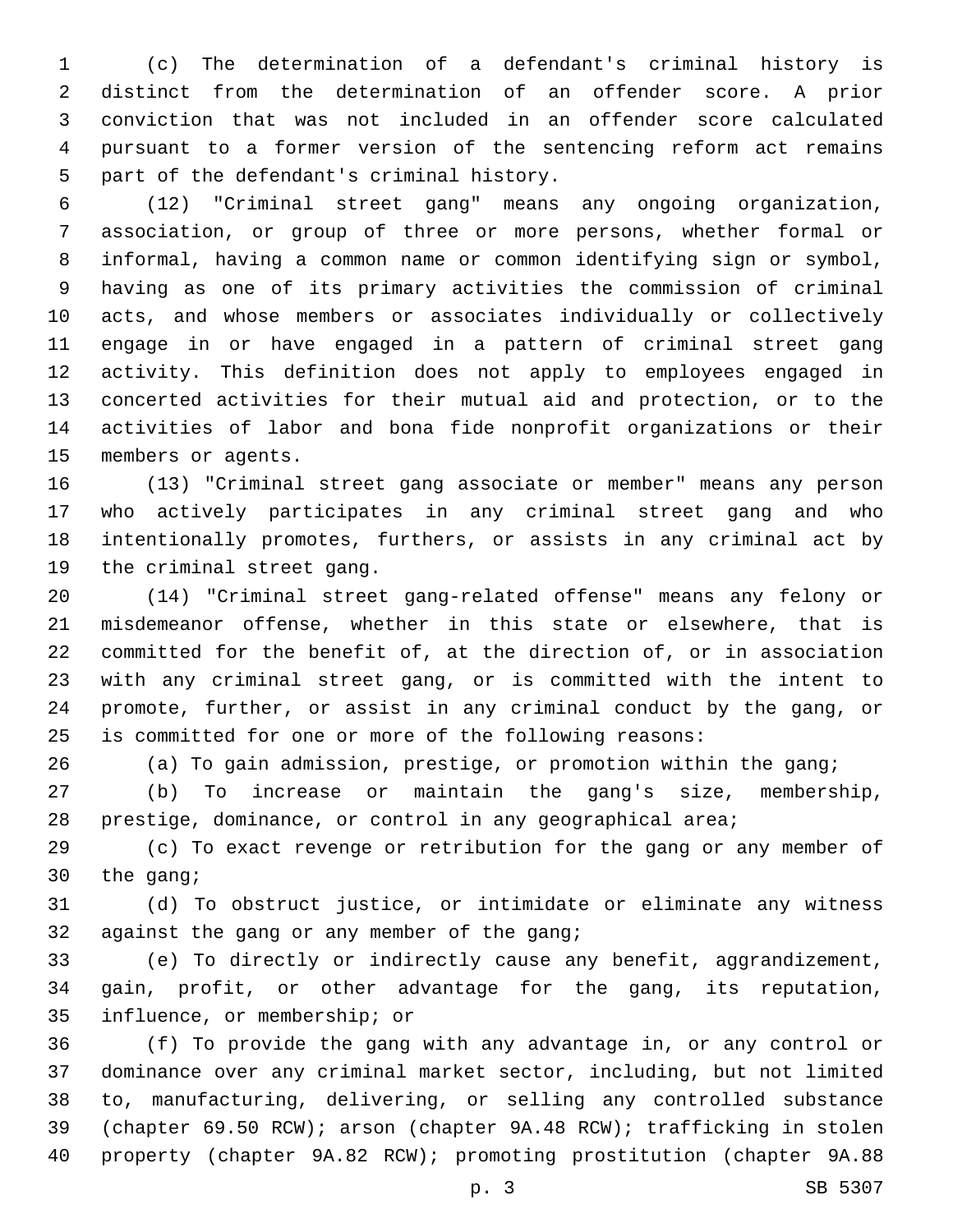RCW); human trafficking (RCW 9A.40.100); promoting commercial sexual abuse of a minor (RCW 9.68A.101); or promoting pornography (chapter 3 9.68 RCW).

 (15) "Day fine" means a fine imposed by the sentencing court that equals the difference between the offender's net daily income and the reasonable obligations that the offender has for the support of the 7 offender and any dependents.

 (16) "Day reporting" means a program of enhanced supervision designed to monitor the offender's daily activities and compliance with sentence conditions, and in which the offender is required to report daily to a specific location designated by the department or 12 the sentencing court.

(17) "Department" means the department of corrections.

 (18) "Determinate sentence" means a sentence that states with exactitude the number of actual years, months, or days of total confinement, of partial confinement, of community custody, the number of actual hours or days of community restitution work, or dollars or terms of a legal financial obligation. The fact that an offender through earned release can reduce the actual period of confinement shall not affect the classification of the sentence as a determinate 21 sentence.

 (19) "Disposable earnings" means that part of the earnings of an offender remaining after the deduction from those earnings of any amount required by law to be withheld. For the purposes of this definition, "earnings" means compensation paid or payable for personal services, whether denominated as wages, salary, commission, bonuses, or otherwise, and, notwithstanding any other provision of law making the payments exempt from garnishment, attachment, or other process to satisfy a court-ordered legal financial obligation, specifically includes periodic payments pursuant to pension or retirement programs, or insurance policies of any type, but does not include payments made under Title 50 RCW, except as provided in RCW 50.40.020 and 50.40.050, or Title 74 RCW.33

 (20) "Domestic violence" has the same meaning as defined in RCW 35 10.99.020 and 26.50.010.

 (21) "Drug offender sentencing alternative" is a sentencing option available to persons convicted of a felony offense other than a violent offense or a sex offense and who are eligible for the 39 option under RCW 9.94A.660.

(22) "Drug offense" means:40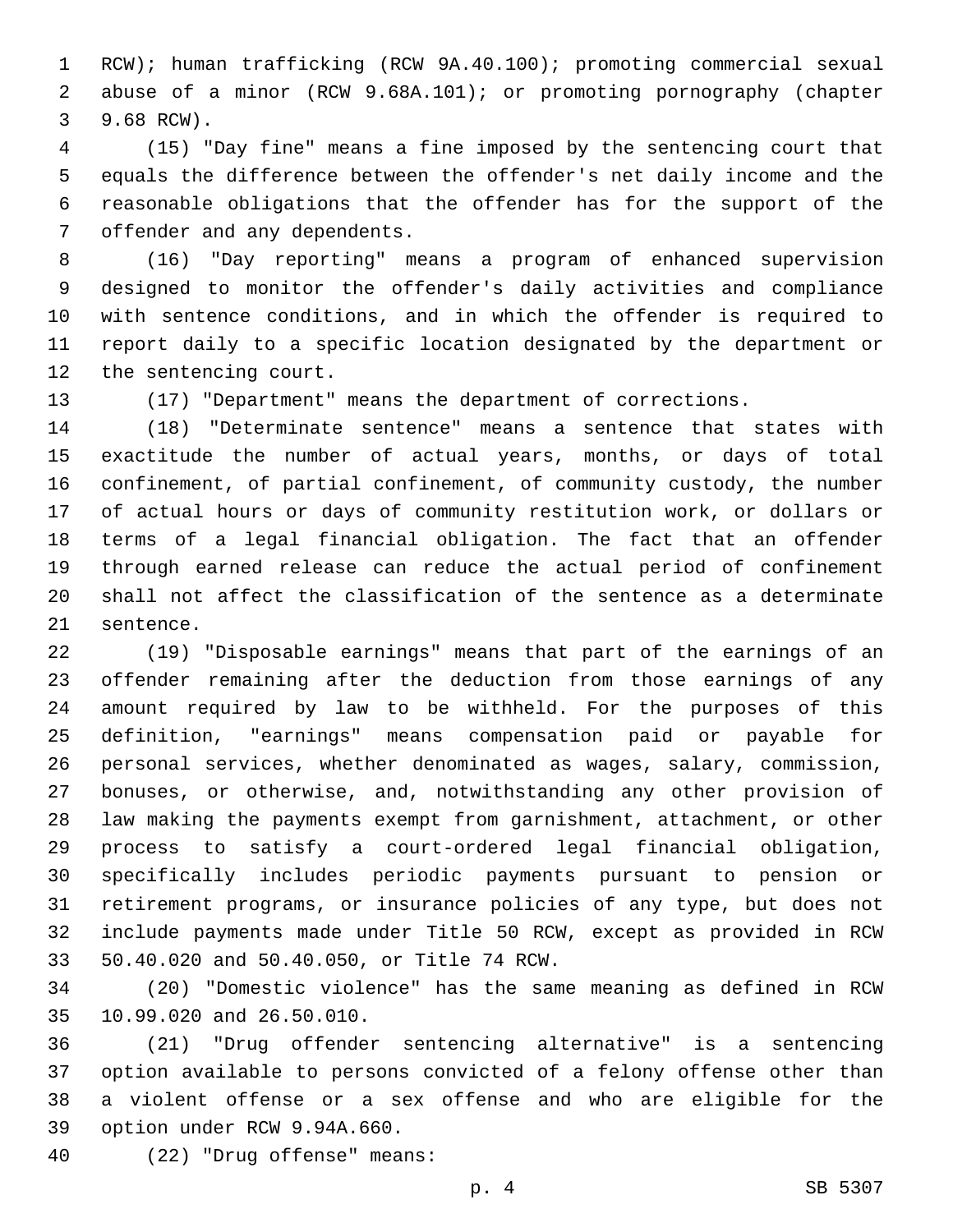(a) Any felony violation of chapter 69.50 RCW except possession of a controlled substance (RCW 69.50.4013) or forged prescription for 3 a controlled substance (RCW 69.50.403);

 (b) Any offense defined as a felony under federal law that relates to the possession, manufacture, distribution, or transportation of a controlled substance; or6

 (c) Any out-of-state conviction for an offense that under the laws of this state would be a felony classified as a drug offense 9 under (a) of this subsection.

 (23) "Earned release" means earned release from confinement as 11 provided in RCW 9.94A.728.

 (24) "Electronic monitoring" means tracking the location of an individual, whether pretrial or posttrial, through the use of technology that is capable of determining or identifying the monitored individual's presence or absence at a particular location 16 including, but not limited to:

 (a) Radio frequency signaling technology, which detects if the monitored individual is or is not at an approved location and notifies the monitoring agency of the time that the monitored individual either leaves the approved location or tampers with or 21 removes the monitoring device; or

 (b) Active or passive global positioning system technology, which detects the location of the monitored individual and notifies the monitoring agency of the monitored individual's location.

(25) "Escape" means:25

 (a) Sexually violent predator escape (RCW 9A.76.115), escape in the first degree (RCW 9A.76.110), escape in the second degree (RCW 9A.76.120), willful failure to return from furlough (RCW 72.66.060), willful failure to return from work release (RCW 72.65.070), or willful failure to be available for supervision by the department 31 while in community custody (RCW 72.09.310); or

 (b) Any federal or out-of-state conviction for an offense that under the laws of this state would be a felony classified as an 34 escape under (a) of this subsection.

(26) "Felony traffic offense" means:35

 (a) Vehicular homicide (RCW 46.61.520), vehicular assault (RCW 46.61.522), eluding a police officer (RCW 46.61.024), felony hit-and- run injury-accident (RCW 46.52.020(4)), felony driving while under the influence of intoxicating liquor or any drug (RCW 46.61.502(6)),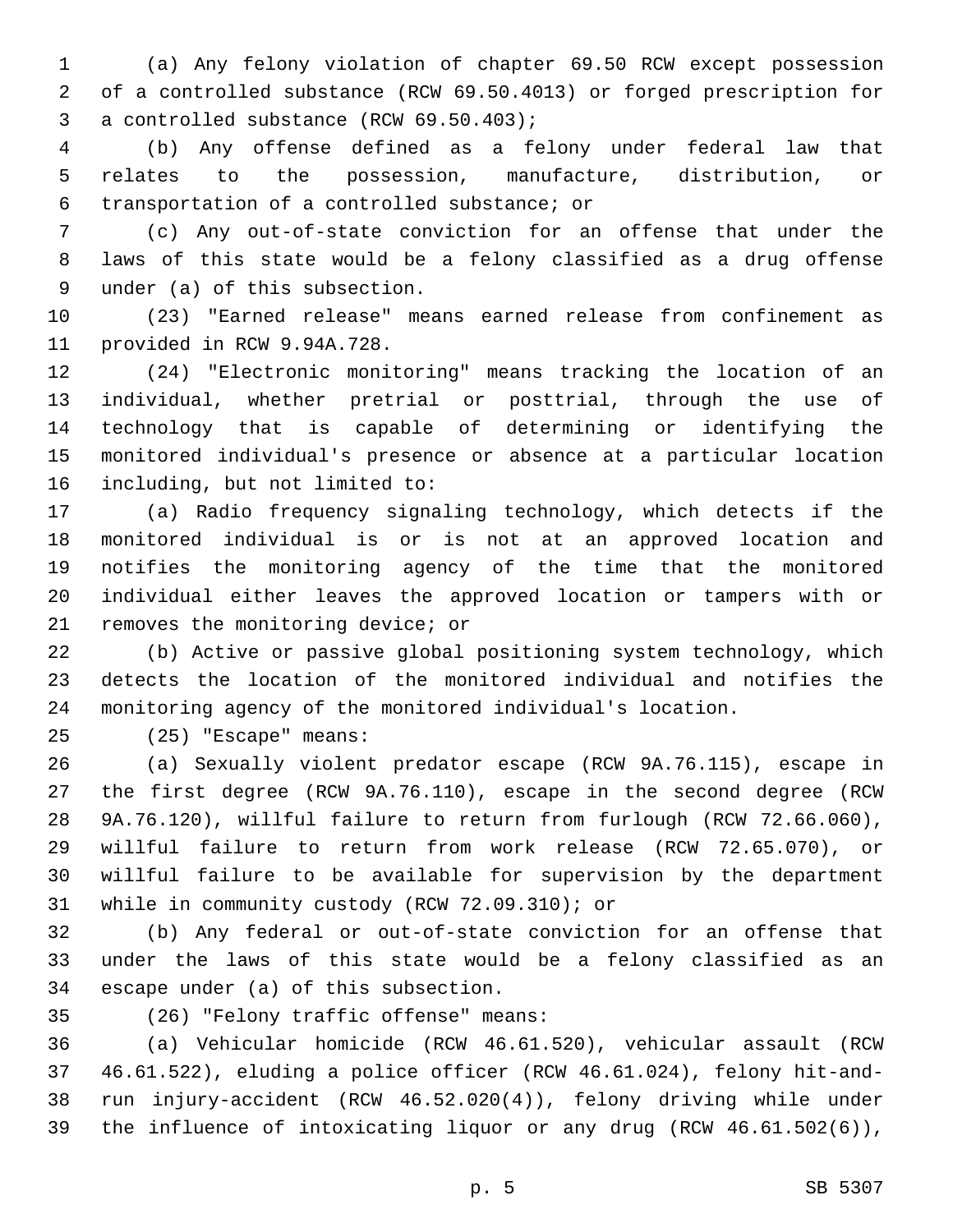or felony physical control of a vehicle while under the influence of intoxicating liquor or any drug (RCW 46.61.504(6)); or

 (b) Any federal or out-of-state conviction for an offense that under the laws of this state would be a felony classified as a felony 5 traffic offense under (a) of this subsection.

 (27) "Fine" means a specific sum of money ordered by the sentencing court to be paid by the offender to the court over a 8 specific period of time.

 (28) "First-time offender" means any person who has no prior convictions for a felony and is eligible for the first-time offender 11 waiver under RCW 9.94A.650.

 (29) "Home detention" is a subset of electronic monitoring and means a program of partial confinement available to offenders wherein the offender is confined in a private residence twenty-four hours a day, unless an absence from the residence is approved, authorized, or otherwise permitted in the order by the court or other supervising agency that ordered home detention, and the offender is subject to 18 electronic monitoring.

 (30) "Homelessness" or "homeless" means a condition where an individual lacks a fixed, regular, and adequate nighttime residence and who has a primary nighttime residence that is:

 (a) A supervised, publicly or privately operated shelter designed 23 to provide temporary living accommodations;

 (b) A public or private place not designed for, or ordinarily used as, a regular sleeping accommodation for human beings; or

 (c) A private residence where the individual stays as a transient 27 invitee.

 (31) "Legal financial obligation" means a sum of money that is ordered by a superior court of the state of Washington for legal financial obligations which may include restitution to the victim, statutorily imposed crime victims' compensation fees as assessed pursuant to RCW 7.68.035, court costs, county or interlocal drug funds, court-appointed attorneys' fees, and costs of defense, fines, and any other financial obligation that is assessed to the offender as a result of a felony conviction. Upon conviction for vehicular assault while under the influence of intoxicating liquor or any drug, RCW 46.61.522(1)(b), or vehicular homicide while under the influence of intoxicating liquor or any drug, RCW 46.61.520(1)(a), legal financial obligations may also include payment to a public agency of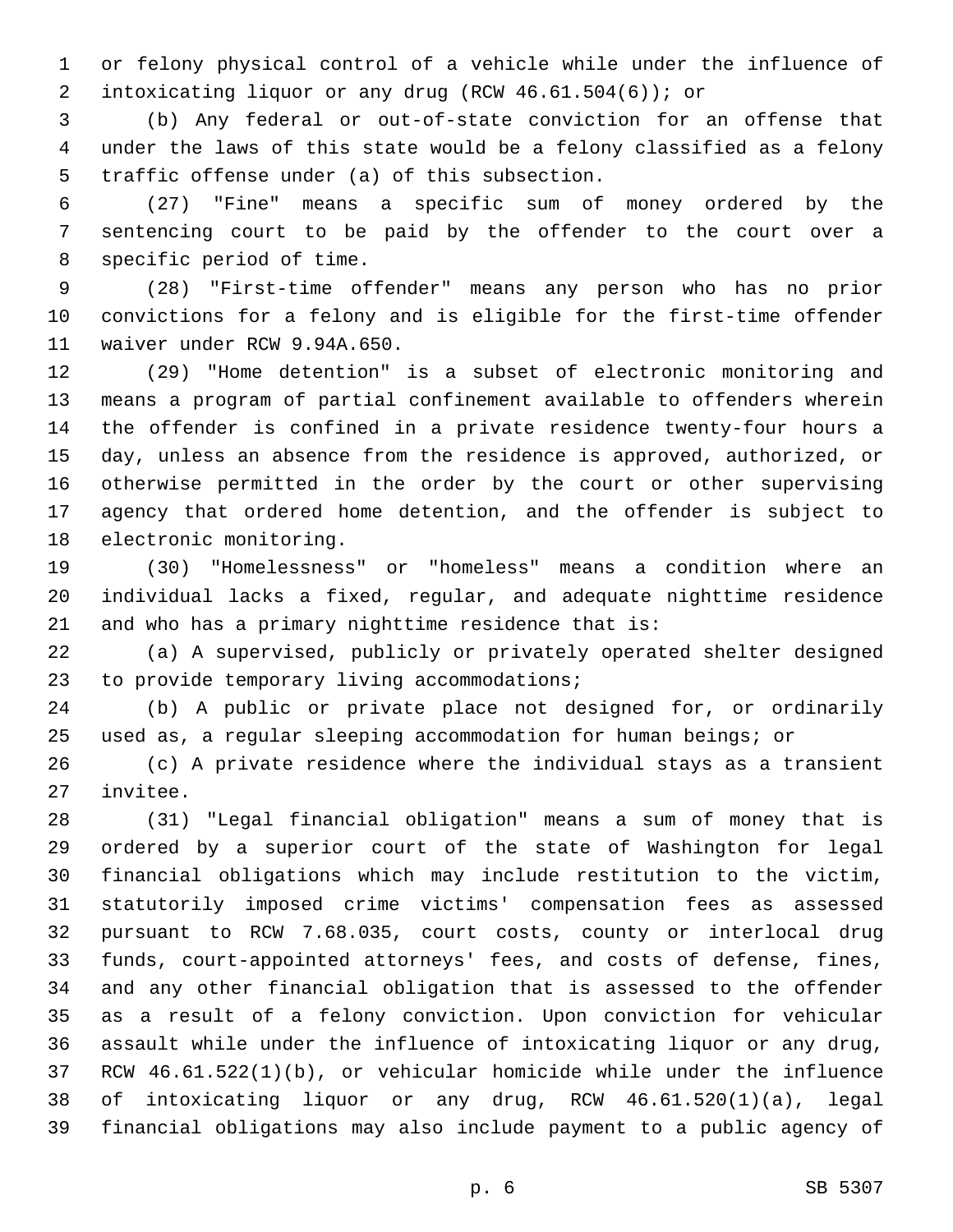1 the expense of an emergency response to the incident resulting in the 2 conviction, subject to RCW 38.52.430. 3 (32) "Minor child" means a ((biological or adopted)) child ((of 4 the offender who is)) under the age of eighteen ((at the time of the 5 offender's current offense)). 6 (33) "Most serious offense" means any of the following felonies 7 or a felony attempt to commit any of the following felonies: 8 (a) Any felony defined under any law as a class A felony or 9 criminal solicitation of or criminal conspiracy to commit a class A 10 felony; 11 (b) Assault in the second degree; 12 (c) Assault of a child in the second degree; 13 (d) Child molestation in the second degree; 14 (e) Controlled substance homicide; 15 (f) Extortion in the first degree; 16 (g) Incest when committed against a child under age fourteen; 17 (h) Indecent liberties; 18 (i) Kidnapping in the second degree; 19 (j) Leading organized crime; 20 (k) Manslaughter in the first degree; 21 (1) Manslaughter in the second degree; 22 (m) Promoting prostitution in the first degree; 23 (n) Rape in the third degree; 24 (o) Robbery in the second degree; (p) Sexual exploitation;25 26 (q) Vehicular assault, when caused by the operation or driving of 27 a vehicle by a person while under the influence of intoxicating 28 liquor or any drug or by the operation or driving of a vehicle in a 29 reckless manner; 30 (r) Vehicular homicide, when proximately caused by the driving of 31 any vehicle by any person while under the influence of intoxicating 32 liquor or any drug as defined by RCW 46.61.502, or by the operation 33 of any vehicle in a reckless manner; 34 (s) Any other class B felony offense with a finding of sexual 35 motivation; 36 (t) Any other felony with a deadly weapon verdict under RCW 9.94A.825;37 38 (u) Any felony offense in effect at any time prior to December 2, 39 1993, that is comparable to a most serious offense under this 40 subsection, or any federal or out-of-state conviction for an offense

p. 7 SB 5307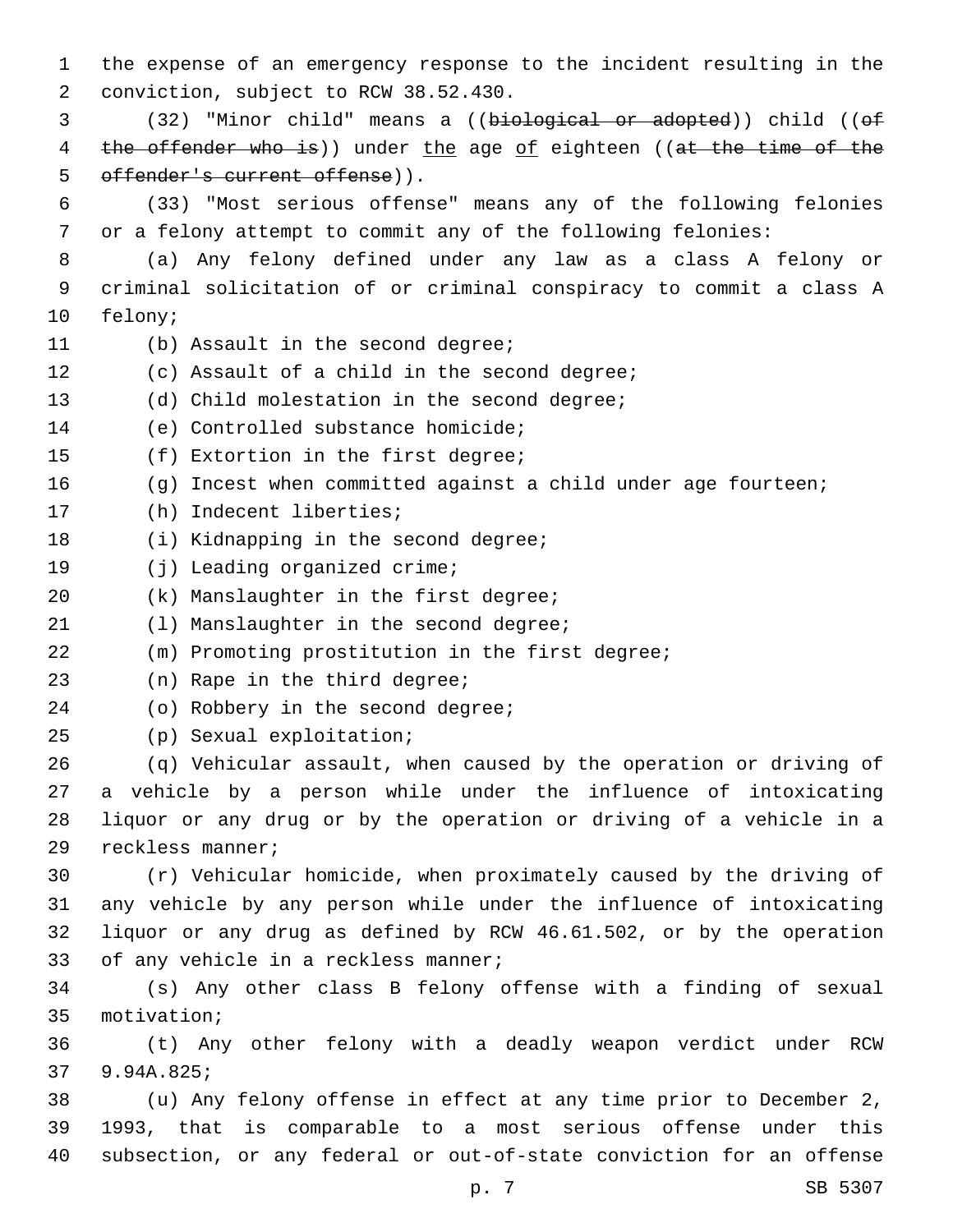that under the laws of this state would be a felony classified as a 2 most serious offense under this subsection;

 (v)(i) A prior conviction for indecent liberties under RCW 9A.44.100(1) (a), (b), and (c), chapter 260, Laws of 1975 1st ex. sess. as it existed until July 1, 1979, RCW 9A.44.100(1) (a), (b), and (c) as it existed from July 1, 1979, until June 11, 1986, and RCW 9A.44.100(1) (a), (b), and (d) as it existed from June 11, 1986, 8 until July 1, 1988;

 (ii) A prior conviction for indecent liberties under RCW 9A.44.100(1)(c) as it existed from June 11, 1986, until July 1, 1988, if: (A) The crime was committed against a child under the age of fourteen; or (B) the relationship between the victim and perpetrator is included in the definition of indecent liberties under RCW 9A.44.100(1)(c) as it existed from July 1, 1988, through July 27, 1997, or RCW 9A.44.100(1) (d) or (e) as it existed from July 25, 16 1993, through July 27, 1997;

 (w) Any out-of-state conviction for a felony offense with a finding of sexual motivation if the minimum sentence imposed was ten years or more; provided that the out-of-state felony offense must be comparable to a felony offense under this title and Title 9A RCW and the out-of-state definition of sexual motivation must be comparable to the definition of sexual motivation contained in this section.

 (34) "Nonviolent offense" means an offense which is not a violent 24 offense.

 (35) "Offender" means a person who has committed a felony established by state law and is eighteen years of age or older or is less than eighteen years of age but whose case is under superior court jurisdiction under RCW 13.04.030 or has been transferred by the appropriate juvenile court to a criminal court pursuant to RCW 13.40.110. In addition, for the purpose of community custody requirements under this chapter, "offender" also means a misdemeanant or gross misdemeanant probationer ordered by a superior court to probation pursuant to RCW 9.92.060, 9.95.204, or 9.95.210 and supervised by the department pursuant to RCW 9.94A.501 and 9.94A.5011. Throughout this chapter, the terms "offender" and 36 "defendant" are used interchangeably.

 (36) "Partial confinement" means confinement for no more than one year in a facility or institution operated or utilized under contract by the state or any other unit of government, or, if home detention, electronic monitoring, or work crew has been ordered by the court or

p. 8 SB 5307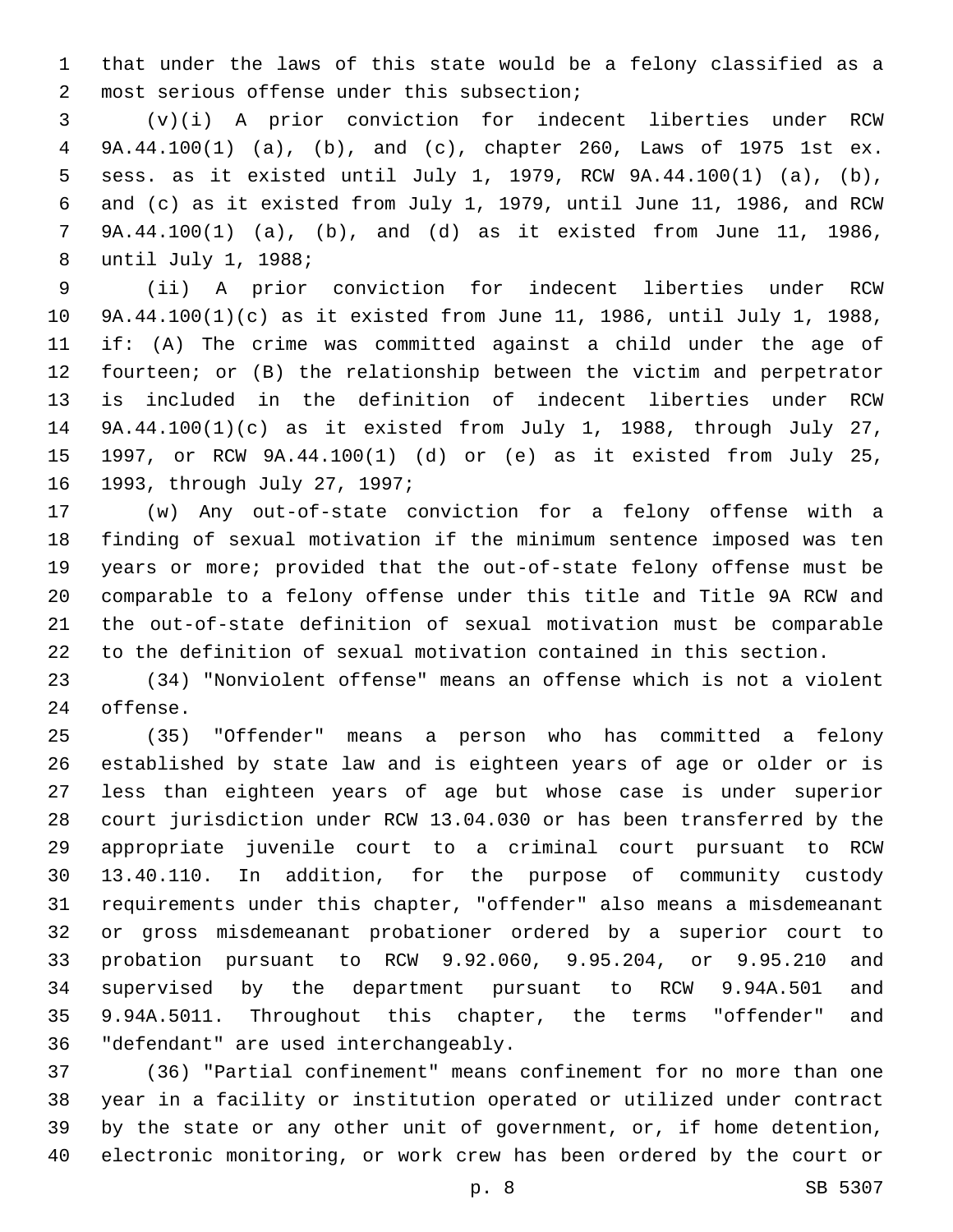home detention has been ordered by the department as part of the parenting program, in an approved residence, for a substantial portion of each day with the balance of the day spent in the community. Partial confinement includes work release, home detention, work crew, electronic monitoring, and a combination of work crew, 6 electronic monitoring, and home detention.

(37) "Pattern of criminal street gang activity" means:

 (a) The commission, attempt, conspiracy, or solicitation of, or any prior juvenile adjudication of or adult conviction of, two or more of the following criminal street gang-related offenses:

 (i) Any "serious violent" felony offense as defined in this section, excluding Homicide by Abuse (RCW 9A.32.055) and Assault of a 13 Child 1 (RCW 9A.36.120);

 (ii) Any "violent" offense as defined by this section, excluding 15 Assault of a Child 2 (RCW 9A.36.130);

 (iii) Deliver or Possession with Intent to Deliver a Controlled 17 Substance (chapter 69.50 RCW);

 (iv) Any violation of the firearms and dangerous weapon act 19 (chapter 9.41 RCW);

(v) Theft of a Firearm (RCW  $9A.56.300$ );

(vi) Possession of a Stolen Firearm (RCW 9A.56.310);

22 (vii) Malicious Harassment (RCW 9A.36.080);

 (viii) Harassment where a subsequent violation or deadly threat 24 is made (RCW 9A.46.020(2)(b));

(ix) Criminal Gang Intimidation (RCW 9A.46.120);

 (x) Any felony conviction by a person eighteen years of age or older with a special finding of involving a juvenile in a felony 28 offense under RCW 9.94A.833;

29 (xi) Residential Burglary (RCW 9A.52.025);

30 (xii) Burglary 2 (RCW 9A.52.030);

31 (xiii) Malicious Mischief 1 (RCW 9A.48.070);

32 (xiv) Malicious Mischief 2 (RCW 9A.48.080);

(xv) Theft of a Motor Vehicle (RCW 9A.56.065);

(xvi) Possession of a Stolen Motor Vehicle (RCW 9A.56.068);

 (xvii) Taking a Motor Vehicle Without Permission 1 (RCW  $9A.56.070$ ;

 (xviii) Taking a Motor Vehicle Without Permission 2 (RCW 38 9A.56.075);

- 39 (xix) Extortion 1 (RCW 9A.56.120);
- (xx) Extortion 2 (RCW 9A.56.130);40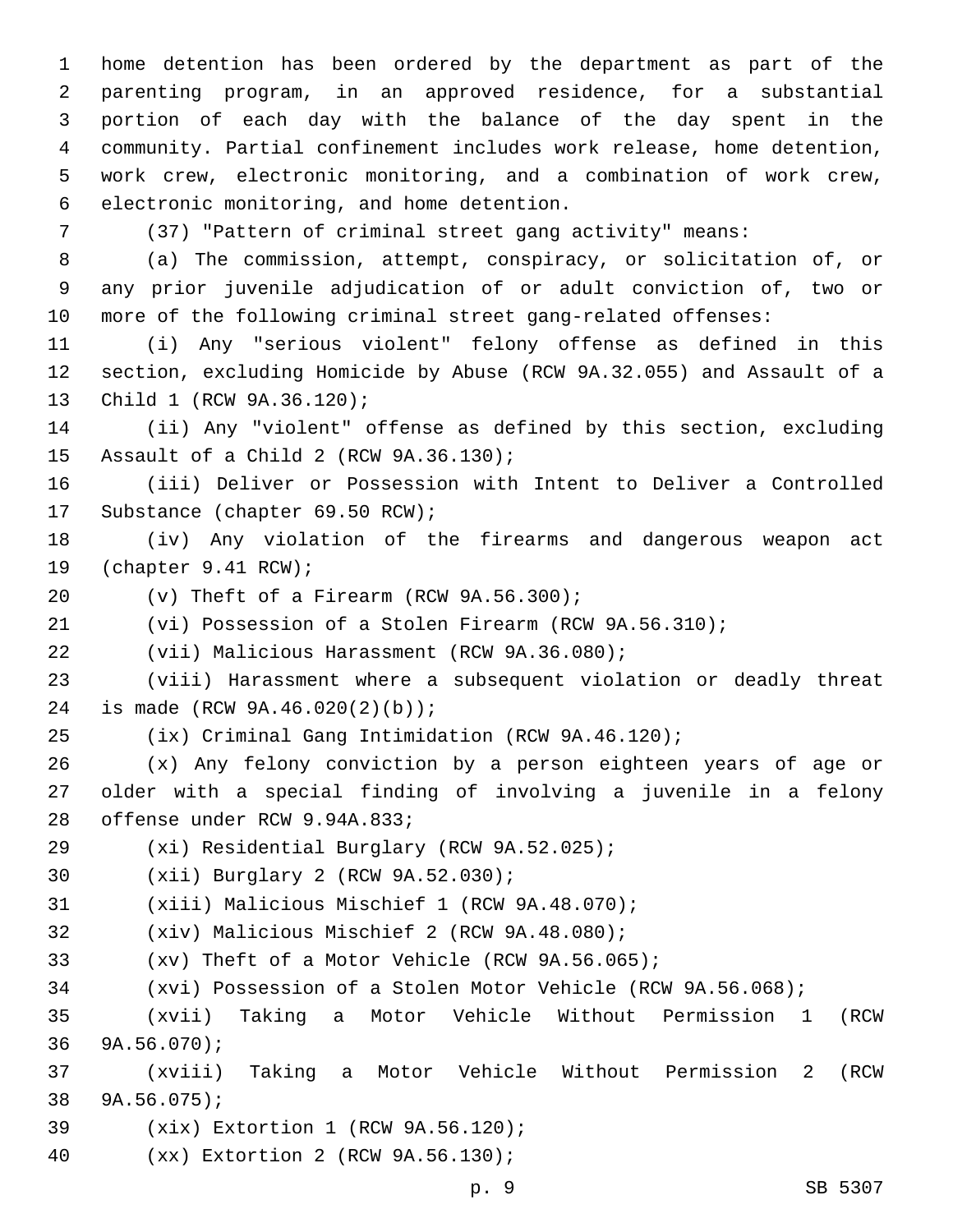- (xxi) Intimidating a Witness (RCW 9A.72.110);1
- (xxii) Tampering with a Witness (RCW 9A.72.120);
- 3 (xxiii) Reckless Endangerment (RCW 9A.36.050);
- (xxiv) Coercion (RCW 9A.36.070);4
- (xxv) Harassment (RCW 9A.46.020); or5
- (xxvi) Malicious Mischief 3 (RCW 9A.48.090);6

 (b) That at least one of the offenses listed in (a) of this 8 subsection shall have occurred after July 1, 2008;

 (c) That the most recent committed offense listed in (a) of this subsection occurred within three years of a prior offense listed in 11 (a) of this subsection; and

 (d) Of the offenses that were committed in (a) of this subsection, the offenses occurred on separate occasions or were 14 committed by two or more persons.

(38) "Persistent offender" is an offender who:

 (a)(i) Has been convicted in this state of any felony considered 17 a most serious offense; and

 (ii) Has, before the commission of the offense under (a) of this subsection, been convicted as an offender on at least two separate occasions, whether in this state or elsewhere, of felonies that under the laws of this state would be considered most serious offenses and would be included in the offender score under RCW 9.94A.525; provided that of the two or more previous convictions, at least one conviction must have occurred before the commission of any of the other most serious offenses for which the offender was previously convicted; or

 (b)(i) Has been convicted of: (A) Rape in the first degree, rape of a child in the first degree, child molestation in the first degree, rape in the second degree, rape of a child in the second degree, or indecent liberties by forcible compulsion; (B) any of the following offenses with a finding of sexual motivation: Murder in the first degree, murder in the second degree, homicide by abuse, kidnapping in the first degree, kidnapping in the second degree, assault in the first degree, assault in the second degree, assault of a child in the first degree, assault of a child in the second degree, or burglary in the first degree; or (C) an attempt to commit any 36 crime listed in this subsection  $(38)(b)(i)$ ; and

 (ii) Has, before the commission of the offense under (b)(i) of this subsection, been convicted as an offender on at least one occasion, whether in this state or elsewhere, of an offense listed in (b)(i) of this subsection or any federal or out-of-state offense or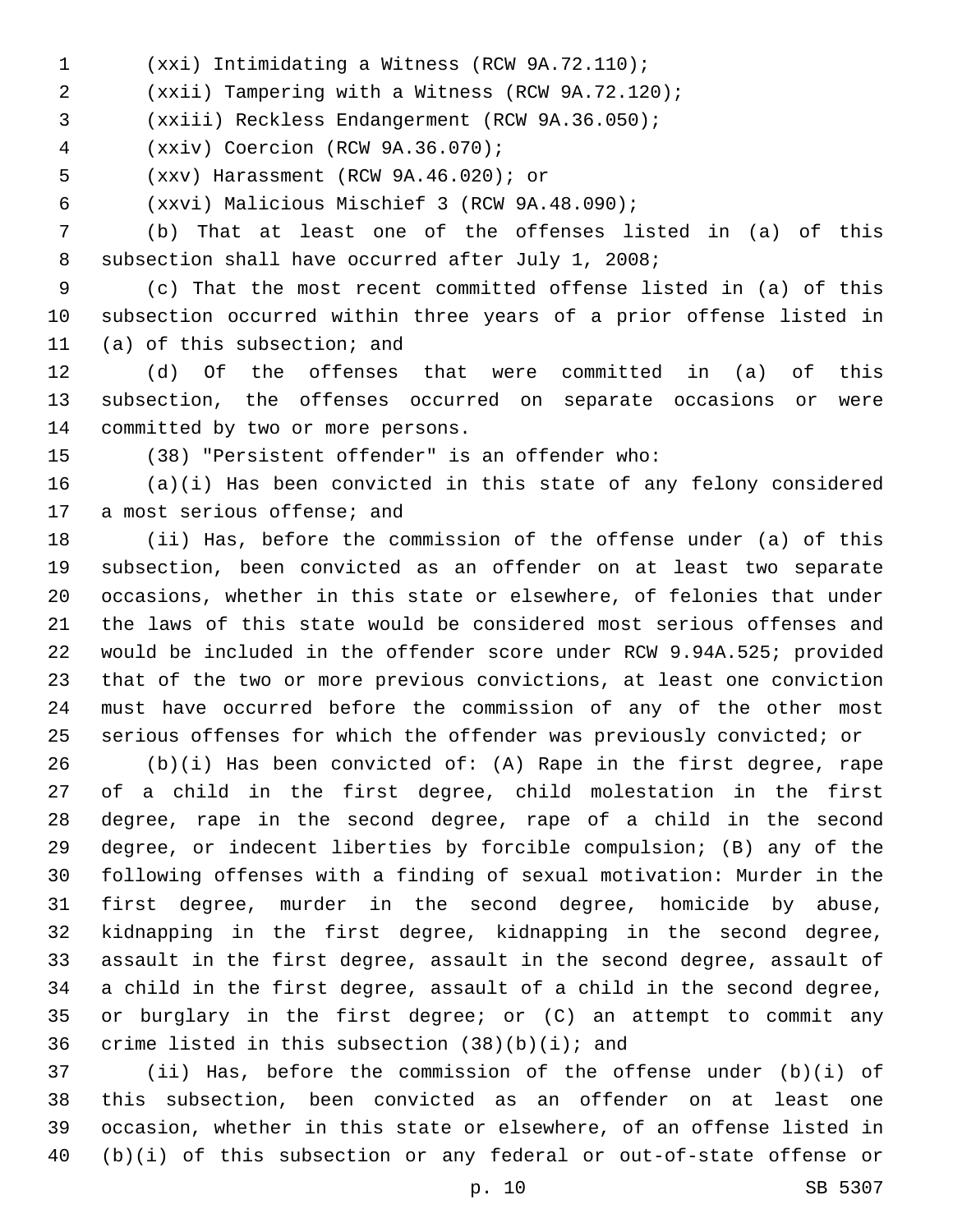offense under prior Washington law that is comparable to the offenses listed in (b)(i) of this subsection. A conviction for rape of a child in the first degree constitutes a conviction under (b)(i) of this subsection only when the offender was sixteen years of age or older when the offender committed the offense. A conviction for rape of a child in the second degree constitutes a conviction under (b)(i) of this subsection only when the offender was eighteen years of age or 8 older when the offender committed the offense.

 (39) "Predatory" means: (a) The perpetrator of the crime was a stranger to the victim, as defined in this section; (b) the perpetrator established or promoted a relationship with the victim prior to the offense and the victimization of the victim was a significant reason the perpetrator established or promoted the relationship; or (c) the perpetrator was: (i) A teacher, counselor, volunteer, or other person in authority in any public or private school and the victim was a student of the school under his or her authority or supervision. For purposes of this subsection, "school" does not include home-based instruction as defined in RCW 28A.225.010; (ii) a coach, trainer, volunteer, or other person in authority in any recreational activity and the victim was a participant in the activity under his or her authority or supervision; (iii) a pastor, elder, volunteer, or other person in authority in any church or religious organization, and the victim was a member or participant of the organization under his or her authority; or (iv) a teacher, counselor, volunteer, or other person in authority providing home-based instruction and the victim was a student receiving home-based instruction while under his or her authority or supervision. For purposes of this subsection: (A) "Home- based instruction" has the same meaning as defined in RCW 28A.225.010; and (B) "teacher, counselor, volunteer, or other person in authority" does not include the parent or legal guardian of the 32 victim.

 (40) "Private school" means a school regulated under chapter 28A.195 or 28A.205 RCW.34

(41) "Public school" has the same meaning as in RCW 28A.150.010.

(42) "Repetitive domestic violence offense" means any:

 (a)(i) Domestic violence assault that is not a felony offense 38 under RCW 9A.36.041;

 (ii) Domestic violence violation of a no-contact order under 40 chapter 10.99 RCW that is not a felony offense;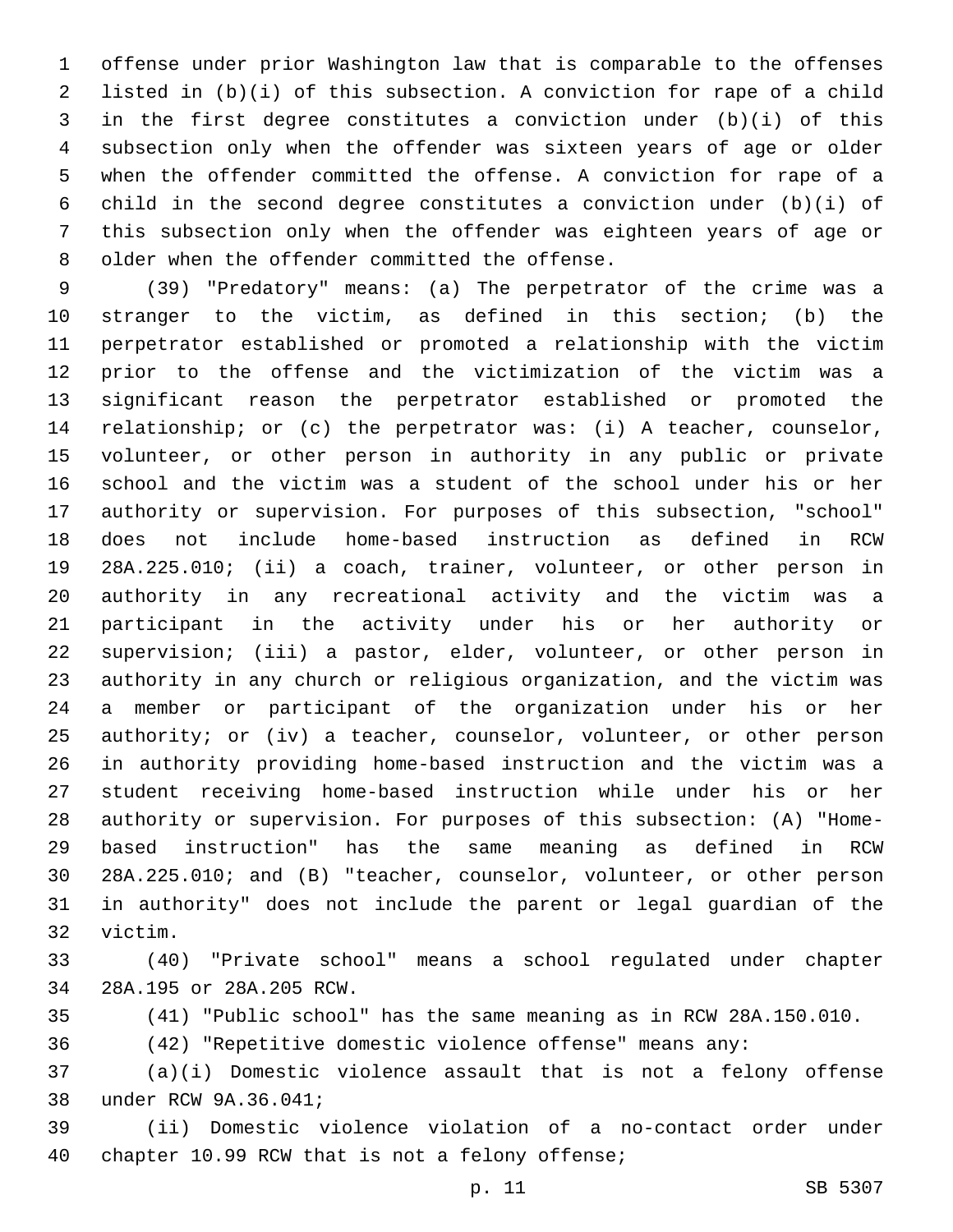1 (iii) Domestic violence violation of a protection order under 2 chapter 26.09, 26.10, 26.26, or 26.50 RCW that is not a felony 3 offense;

4 (iv) Domestic violence harassment offense under RCW 9A.46.020 5 that is not a felony offense; or

6 (v) Domestic violence stalking offense under RCW 9A.46.110 that 7 is not a felony offense; or

 (b) Any federal, out-of-state, tribal court, military, county, or municipal conviction for an offense that under the laws of this state would be classified as a repetitive domestic violence offense under 11 (a) of this subsection.

 (43) "Restitution" means a specific sum of money ordered by the sentencing court to be paid by the offender to the court over a specified period of time as payment of damages. The sum may include 15 both public and private costs.

 (44) "Risk assessment" means the application of the risk instrument recommended to the department by the Washington state institute for public policy as having the highest degree of predictive accuracy for assessing an offender's risk of reoffense.

(45) "Serious traffic offense" means:20

 (a) Nonfelony driving while under the influence of intoxicating liquor or any drug (RCW 46.61.502), nonfelony actual physical control while under the influence of intoxicating liquor or any drug (RCW 46.61.504), reckless driving (RCW 46.61.500), or hit-and-run an 25 attended vehicle (RCW  $46.52.020(5)$ ); or

26 (b) Any federal, out-of-state, county, or municipal conviction 27 for an offense that under the laws of this state would be classified 28 as a serious traffic offense under (a) of this subsection.

29 (46) "Serious violent offense" is a subcategory of violent 30 offense and means:

 $(1)$  (a)(i) Murder in the first degree;

- 32 (ii) Homicide by abuse;
- 33 (iii) Murder in the second degree;

34 (iv) Manslaughter in the first degree;

35 (v) Assault in the first degree;

36 (vi) Kidnapping in the first degree;

37 (vii) Rape in the first degree;

38 (viii) Assault of a child in the first degree; or

39 (ix) An attempt, criminal solicitation, or criminal conspiracy to 40 commit one of these felonies; or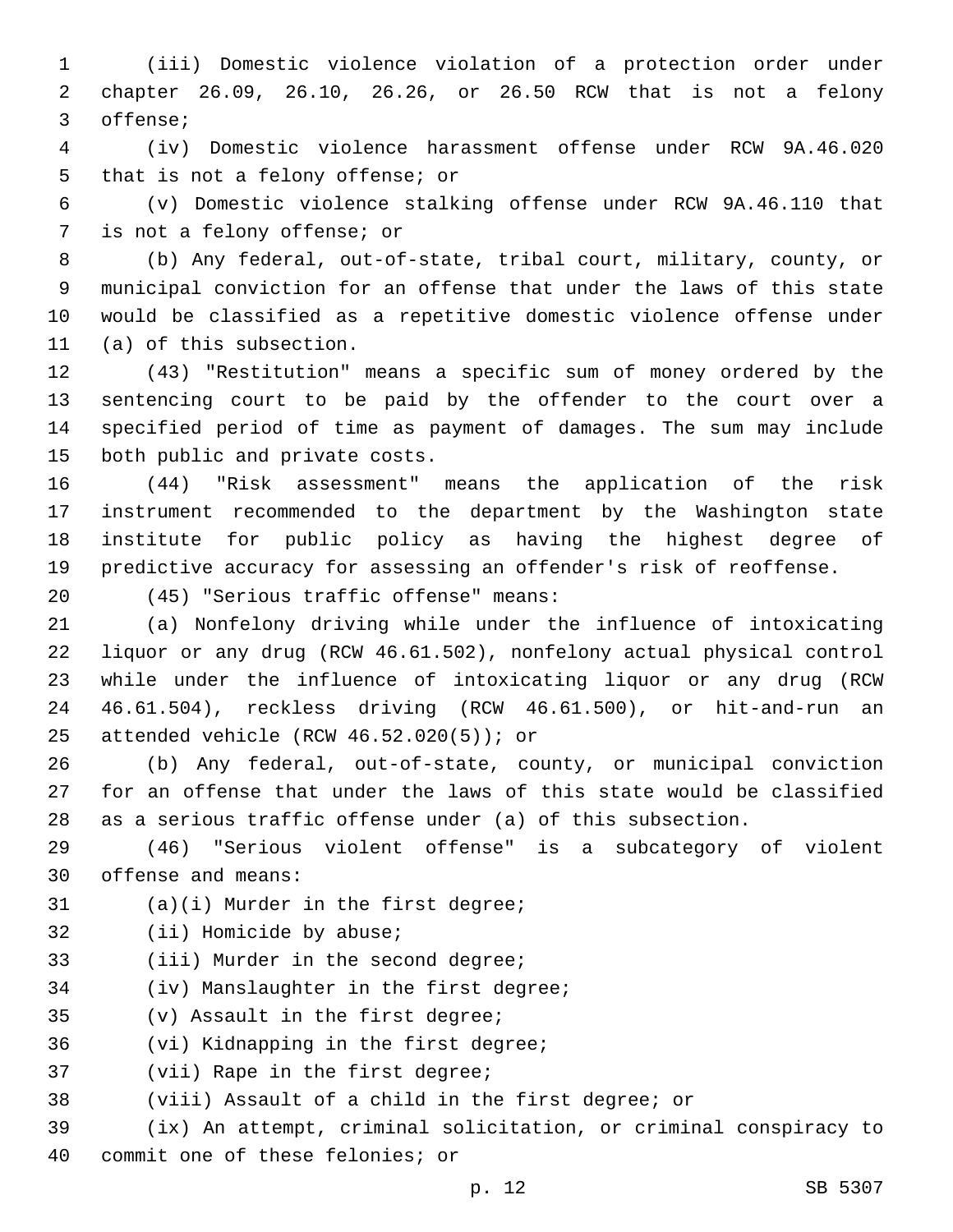(b) Any federal or out-of-state conviction for an offense that under the laws of this state would be a felony classified as a serious violent offense under (a) of this subsection.

(47) "Sex offense" means:4

 (a)(i) A felony that is a violation of chapter 9A.44 RCW other 6 than RCW 9A.44.132;

7 (ii) A violation of RCW 9A.64.020;

 (iii) A felony that is a violation of chapter 9.68A RCW other 9 than RCW 9.68A.080;

 (iv) A felony that is, under chapter 9A.28 RCW, a criminal attempt, criminal solicitation, or criminal conspiracy to commit such 12 crimes; or

 (v) A felony violation of RCW 9A.44.132(1) (failure to register as a sex offender) if the person has been convicted of violating RCW 9A.44.132(1) (failure to register as a sex offender) or 9A.44.130 prior to June 10, 2010, on at least one prior occasion;

 (b) Any conviction for a felony offense in effect at any time prior to July 1, 1976, that is comparable to a felony classified as a 19 sex offense in (a) of this subsection;

 (c) A felony with a finding of sexual motivation under RCW 9.94A.835 or 13.40.135; or21

 (d) Any federal or out-of-state conviction for an offense that under the laws of this state would be a felony classified as a sex 24 offense under (a) of this subsection.

 (48) "Sexual motivation" means that one of the purposes for which the defendant committed the crime was for the purpose of his or her 27 sexual gratification.

 (49) "Standard sentence range" means the sentencing court's discretionary range in imposing a nonappealable sentence.

 (50) "Statutory maximum sentence" means the maximum length of time for which an offender may be confined as punishment for a crime as prescribed in chapter 9A.20 RCW, RCW 9.92.010, the statute defining the crime, or other statute defining the maximum penalty for 34 a crime.

 (51) "Stranger" means that the victim did not know the offender 36 twenty-four hours before the offense.

 (52) "Total confinement" means confinement inside the physical boundaries of a facility or institution operated or utilized under contract by the state or any other unit of government for twenty-four hours a day, or pursuant to RCW 72.64.050 and 72.64.060.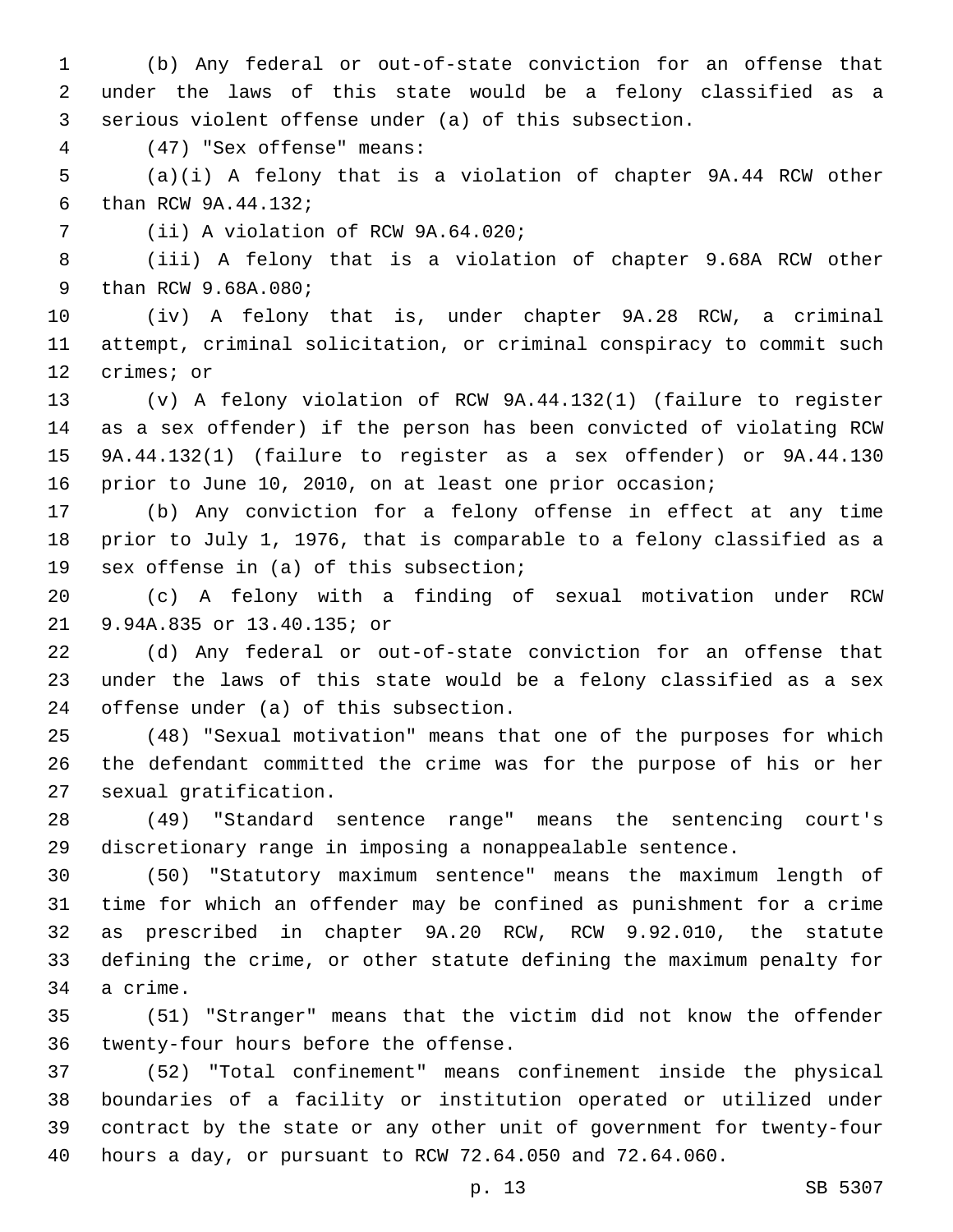(53) "Transition training" means written and verbal instructions and assistance provided by the department to the offender during the two weeks prior to the offender's successful completion of the work ethic camp program. The transition training shall include instructions in the offender's requirements and obligations during the offender's period of community custody.6

7 (54) "Victim" means any person who has sustained emotional, 8 psychological, physical, or financial injury to person or property as 9 a direct result of the crime charged.

10 (55) "Violent offense" means:

11 (a) Any of the following felonies:

12 (i) Any felony defined under any law as a class A felony or an 13 attempt to commit a class A felony;

14 (ii) Criminal solicitation of or criminal conspiracy to commit a 15 class A felony;

16 (iii) Manslaughter in the first degree;

17 (iv) Manslaughter in the second degree;

18 (v) Indecent liberties if committed by forcible compulsion;

19 (vi) Kidnapping in the second degree;

20 (vii) Arson in the second degree;

21 (viii) Assault in the second degree;

22 (ix) Assault of a child in the second degree;

23 (x) Extortion in the first degree;

24 (xi) Robbery in the second degree;

25 (xii) Drive-by shooting;

 (xiii) Vehicular assault, when caused by the operation or driving of a vehicle by a person while under the influence of intoxicating liquor or any drug or by the operation or driving of a vehicle in a 29 reckless manner; and

 (xiv) Vehicular homicide, when proximately caused by the driving of any vehicle by any person while under the influence of intoxicating liquor or any drug as defined by RCW 46.61.502, or by the operation of any vehicle in a reckless manner;

34 (b) Any conviction for a felony offense in effect at any time 35 prior to July 1, 1976, that is comparable to a felony classified as a 36 violent offense in (a) of this subsection; and

37 (c) Any federal or out-of-state conviction for an offense that 38 under the laws of this state would be a felony classified as a 39 violent offense under (a) or (b) of this subsection.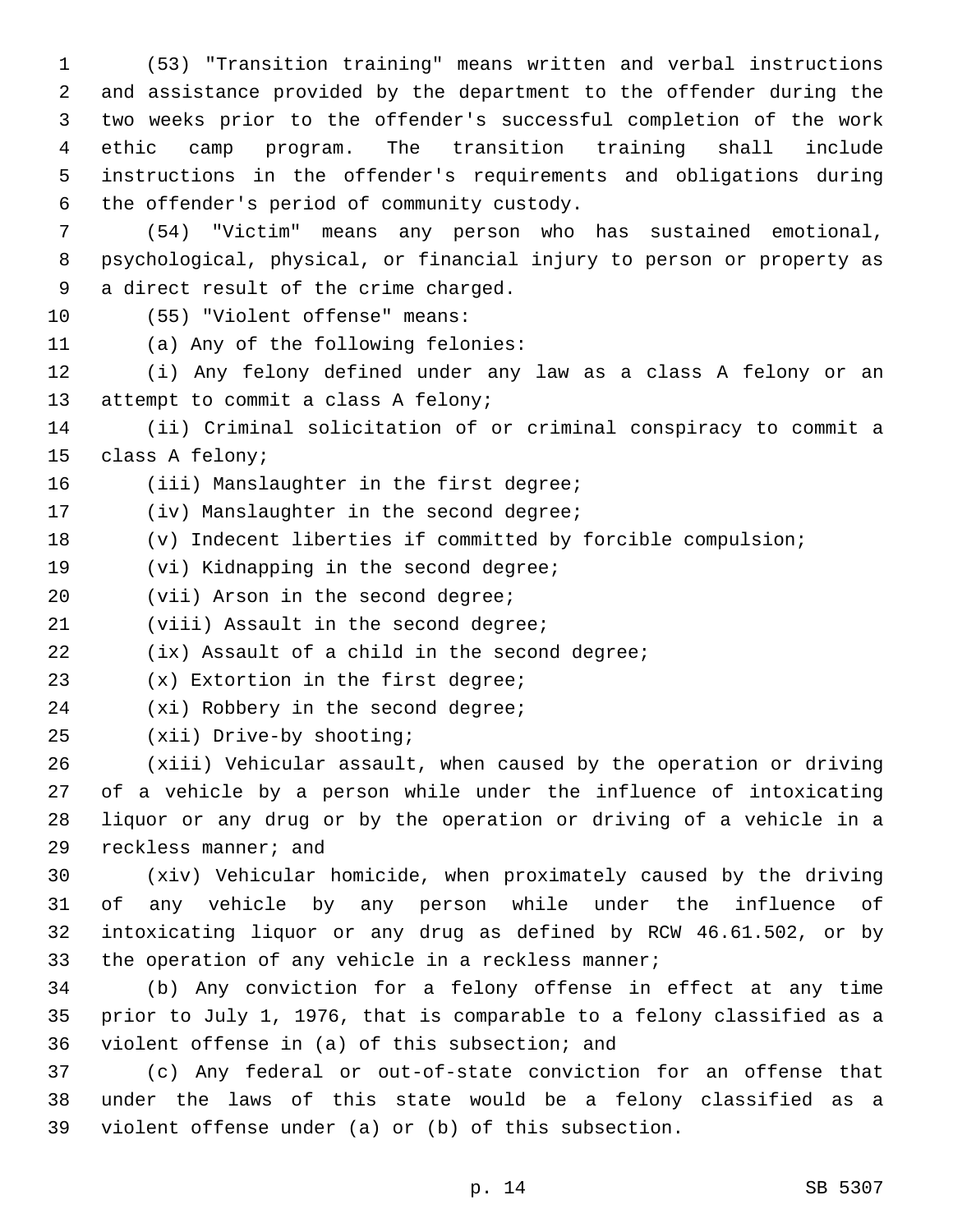1 (56) "Work crew" means a program of partial confinement 2 consisting of civic improvement tasks for the benefit of the 3 community that complies with RCW 9.94A.725.

 (57) "Work ethic camp" means an alternative incarceration program as provided in RCW 9.94A.690 designed to reduce recidivism and lower the cost of corrections by requiring offenders to complete a comprehensive array of real-world job and vocational experiences, character-building work ethics training, life management skills development, substance abuse rehabilitation, counseling, literacy 10 training, and basic adult education.

11 (58) "Work release" means a program of partial confinement 12 available to offenders who are employed or engaged as a student in a 13 regular course of study at school.

14 **Sec. 2.** RCW 9.94A.655 and 2010 c 224 s 2 are each amended to 15 read as follows:

16 (1) An offender is eligible for the parenting sentencing 17 alternative if:

18 (a) The high end of the standard sentence range for the current 19 offense is greater than one year;

20 (b) The offender is convicted of a nonviolent offense or, if the 21 offender has  $((n\theta))$  a prior or current conviction for a felony that 22 is a sex offense or a violent offense, the offender is assessed at a 23 low or moderate risk to reoffend;

24 (c) ((The offender has not been found by the United States 25 attorney general to be subject to a deportation detainer or order and 26 does not become subject to a deportation order during the period of 27 the sentence;

 $(28 \t (d))$  The offender signs any release of information waivers 29 required to allow information regarding current or prior child 30 welfare cases to be shared with the department and the court; and

31 (((e)) (d) The offender ((has physical custody of his or her 32 minor child or)):

33 (i) Is a biological or adoptive parent, an expectant parent, 34 legal guardian ((or)), custodian, nonparental custodian, stepparent, 35 or a person who is acknowledged as a parent figure of a minor child; 36 and

37 (ii) Had physical custody or a proven, established, ongoing, and 38 substantial relationship with ((physical custody of a)) the minor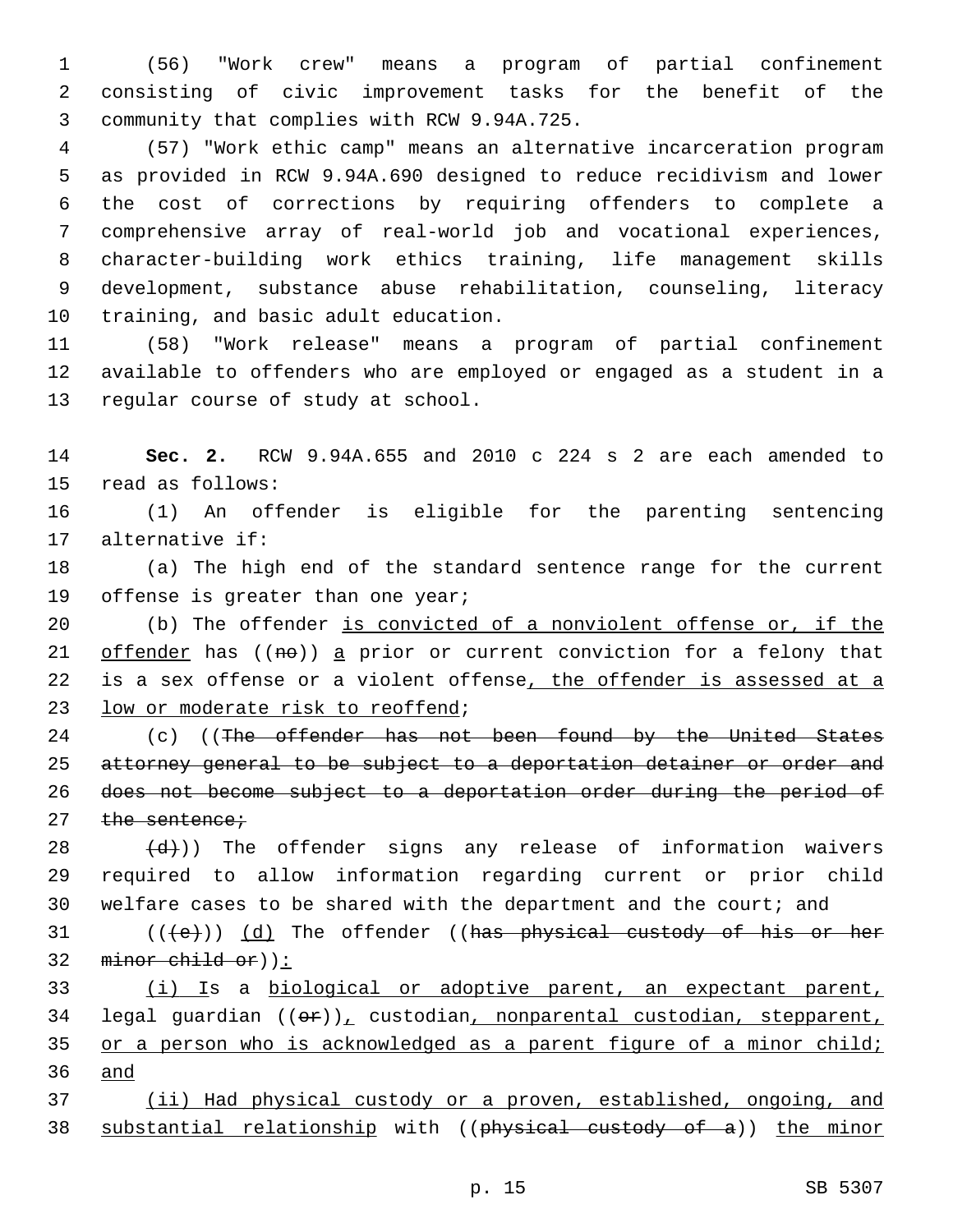1 child ((under the age of eighteen)) at the time of the current 2 offense.

 (2) To assist the court in making its determination, the court 4 may order the department to complete ((either)) a risk assessment report, family impact statement, or a chemical dependency screening report as provided in RCW 9.94A.500, ((or both reports)) prior to 7 sentencing.

 (3) If the court is considering this alternative, the court shall request that the department contact the children's administration of the Washington state department of social and health services to determine if the agency has an open child welfare case or prior substantiated referral of abuse or neglect involving the offender or if the agency is aware of any substantiated case of abuse or neglect with a tribal child welfare agency involving the offender.

 (a) If the offender has an open child welfare case, the department will provide the release of information waiver and request that the children's administration or the tribal child welfare agency provide a report to the court. The children's administration shall provide a report within seven business days of the request that 20 includes, at the minimum, the following:

(i) Legal status of the child welfare case;

 (ii) Length of time the children's administration has been 23 involved with the offender;

(iii) Legal status of the case and permanent plan;

(iv) Any special needs of the child;

 (v) Whether or not the offender has been cooperative with services ordered by a juvenile court under a child welfare case; and (vi) If the offender has been convicted of a crime against a 29 child.

 (b) If a report is required from a tribal child welfare agency, the department shall attempt to obtain information that is similar to what is required for the report provided by the children's 33 administration in a timely manner.

 (c) If the offender does not have an open child welfare case with the children's administration or with a tribal child welfare agency but has prior involvement, the department will obtain information from the children's administration on the number and type of past substantiated referrals of abuse or neglect and report that information to the court. If the children's administration has never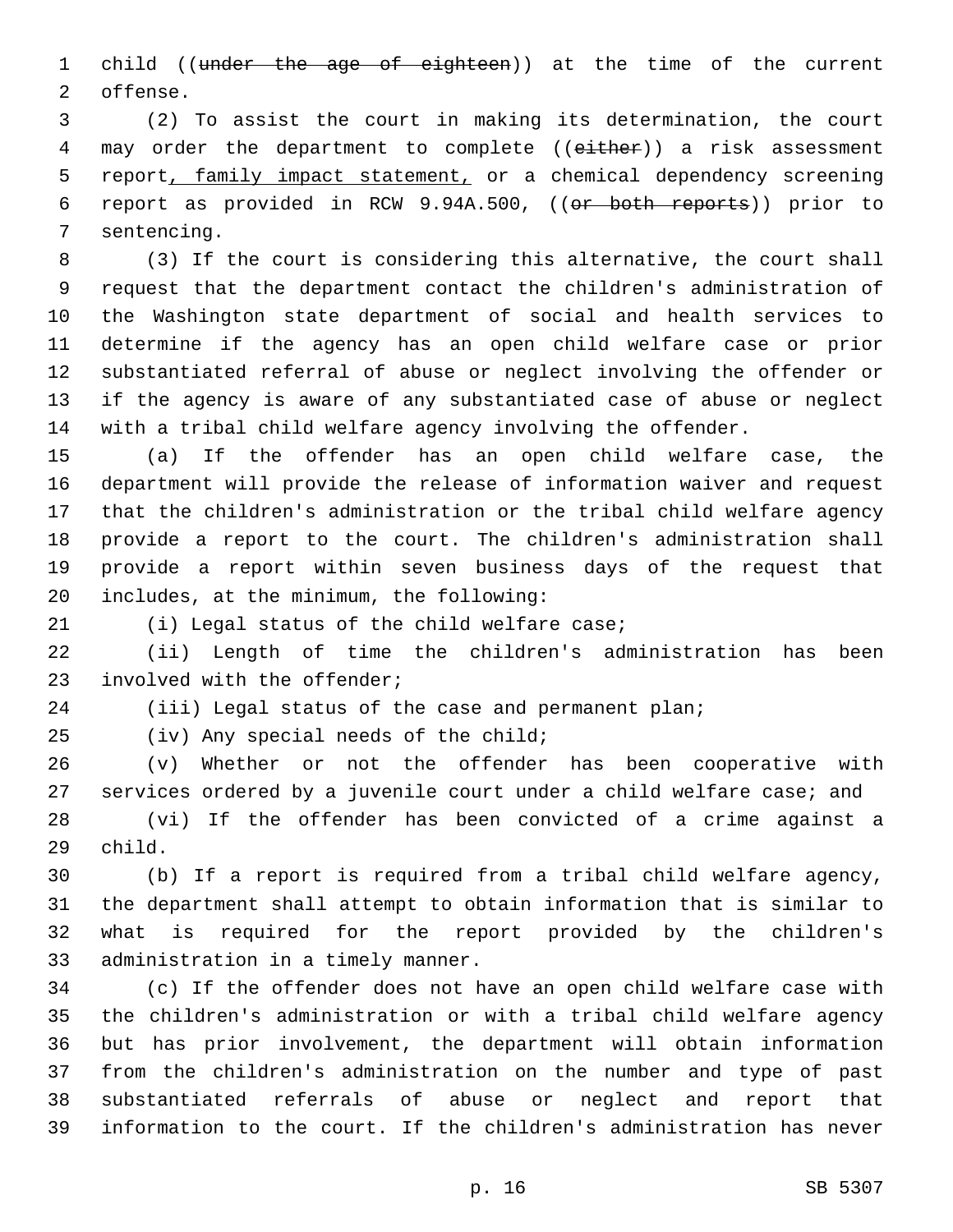had any substantiated referrals or an open case with the offender, 2 the department will inform the court.

 (d) The existence of an open child welfare case or other evidence of involvement with a child welfare agency does not, in and of itself, prevent the offender from participating in the parenting alternative program, and instead may be further support for a parent's participation in order to reduce the likelihood of termination of parental rights.

 (4) If the sentencing court determines that the offender is eligible for a sentencing alternative under this section and that the sentencing alternative is appropriate and should be imposed, the court shall waive imposition of a sentence within the standard sentence range and impose a sentence consisting of twelve months of community custody. The court shall consider the offender's criminal history when determining if the alternative is appropriate.

 (5) When a court imposes a sentence of community custody under 17 this section:

 (a) The court may impose conditions as provided in RCW 9.94A.703 and may impose other affirmative conditions as the court considers 20 appropriate.

 (b) The department may impose conditions as authorized in RCW 9.94A.704 that may include, but are not limited to:

23 (i) Parenting classes;

24 (ii) Chemical dependency treatment;

25 (iii) Mental health treatment;

(iv) Vocational training;26

27 (v) Offender change programs;

28 (vi) Life skills classes.

 (c) The department shall report to the court if the offender commits any violations of his or her sentence conditions.

 (6) The department shall provide the court with quarterly progress reports regarding the offender's progress in required programming, treatment, and other supervision conditions. When an offender has an open child welfare case, the department will seek to coordinate services with the children's administration.

 (7)(a) The court may bring any offender sentenced under this section back into court at any time during the period of community custody on its own initiative to evaluate the offender's progress in treatment, or to determine if any violations of the conditions of the 40 sentence have occurred.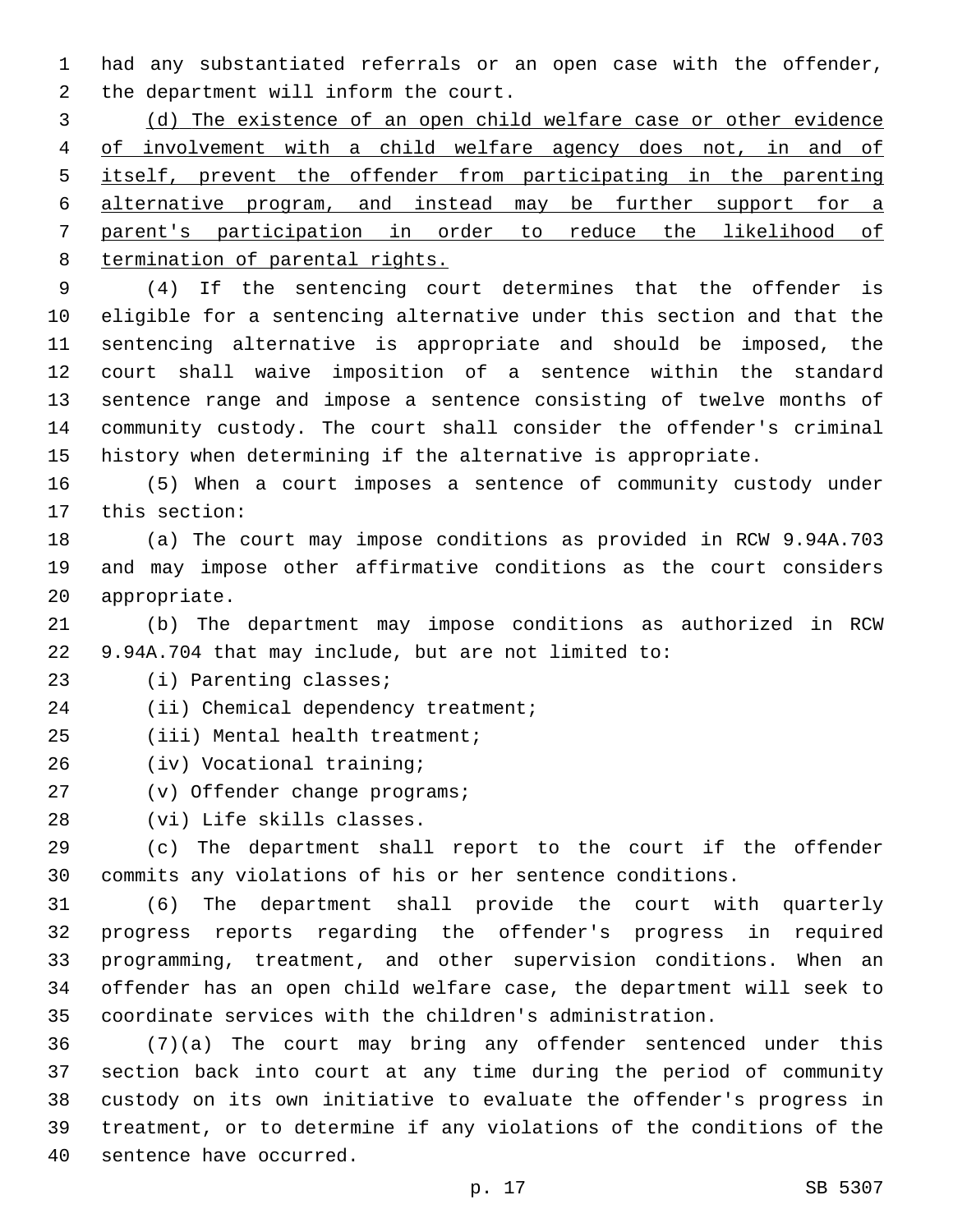(b) If the offender is brought back to court, the court may modify the conditions of community custody or impose sanctions under 3 (c) of this subsection.

 (c) The court may order the offender to serve a term of total confinement within the standard range of the offender's current offense at any time during the period of community custody, if the offender violates the conditions or requirements of the sentence or if the offender is failing to make satisfactory progress in 9 treatment.

 (d) An offender ordered to serve a term of total confinement under (c) of this subsection shall receive credit for any time previously served in confinement under this section.

 **Sec. 3.** RCW 9.94A.6551 and 2010 c 224 s 8 are each amended to 14 read as follows:

 For offenders not sentenced under RCW 9.94A.655, but otherwise eligible under this section, no more than the final twelve months of the offender's term of confinement may be served in partial confinement as home detention as part of the parenting program 19 developed by the department.

 (1) The secretary may transfer an offender from a correctional facility to home detention in the community if it is determined that the parenting program is an appropriate placement and when all of the 23 following conditions exist:

 (a) The offender is serving a sentence in which the high end of 25 the range is greater than one year;

 (b) The offender is convicted of a nonviolent offense or, if the 27 offender has  $((n\theta))$  a current conviction for a felony that is a sex offense or a violent offense, the offender is assessed at a low or 29 moderate risk to reoffend;

30 (c) ((The offender has not been found by the United States attorney general to be subject to a deportation detainer or order and does not become subject to a deportation order during the period of 33 the sentence;

  $(d)$ )) The offender signs any release of information waivers required to allow information regarding current or prior child welfare cases to be shared with the department and the court;  $($   $($   $($   $\leftarrow$   $)$   $)$   $(d)$  The offender: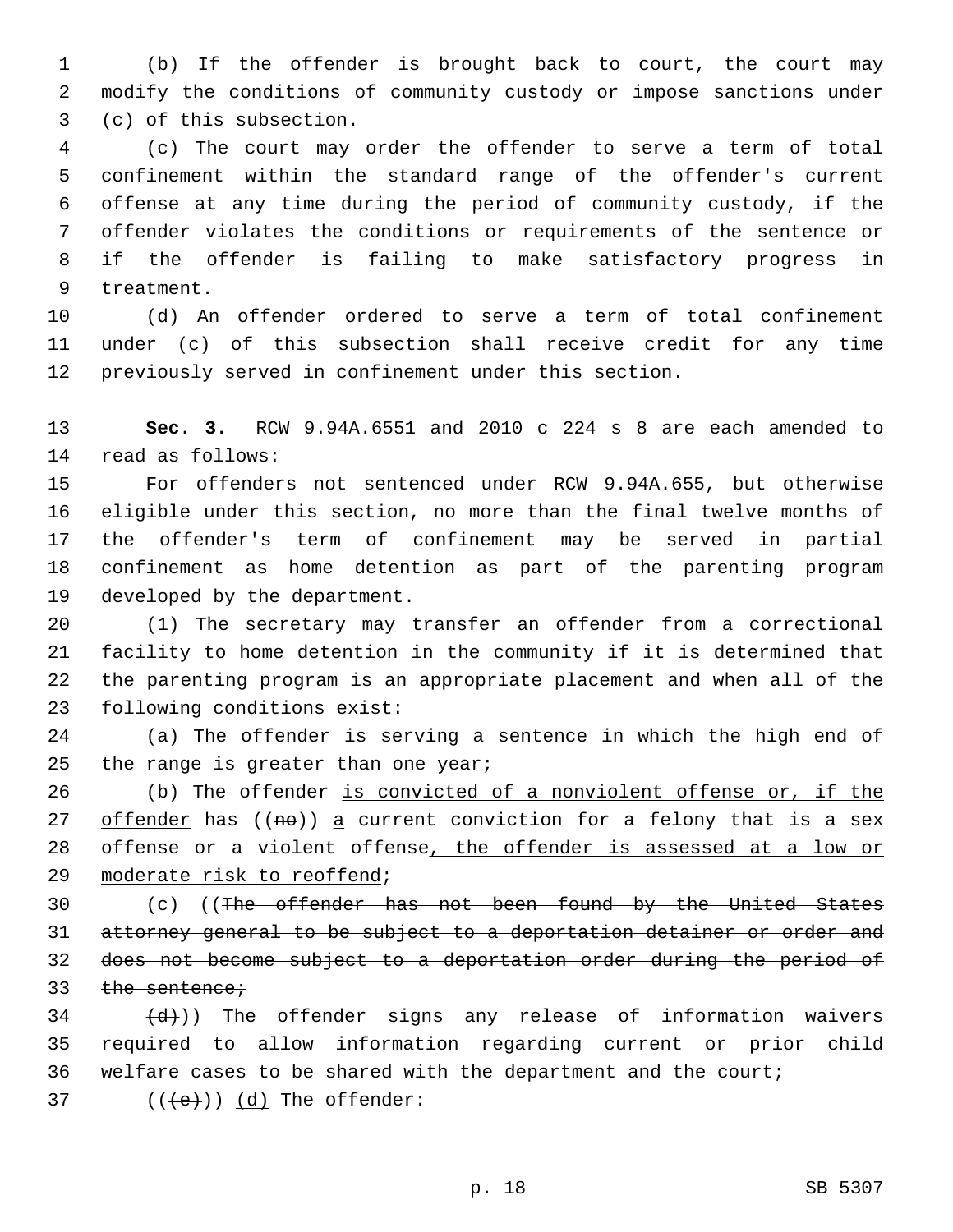(i) ((Has)) Is a biological or adoptive parent, expectant parent, legal guardian, custodian, nonparental custodian, stepparent, or a person who is acknowledged as a parent figure of a minor child; and

4 (ii) Had physical ((or legal)) custody ((of a)) or a proven, established, ongoing, and substantial relationship with the minor 6 child at the time of the current offense;

7 (((ii) Has a proven, established, ongoing, and substantial relationship with his or her minor child that existed prior to the 9 commission of the current offense; or

10 (iii) Is a legal guardian of a child that was under the age of 11 eighteen at the time of the current offense;)) and

12  $((\text{+f}))(e)$  The department determines that such a placement is in 13 the best interests of the child.

 (2) When the department is considering partial confinement as part of the parenting program for an offender, the department shall inquire of the individual and the children's administration with the Washington state department of social and health services whether the agency has an open child welfare case or prior substantiated referral for abuse or neglect involving the offender. If the children's administration or a tribal jurisdiction has an open child welfare case, the department will seek input from the children's administration or the involved tribal jurisdiction as to: (a) The status of the child welfare case; and (b) recommendations regarding placement of the offender and services required of the department and the court governing the individual's child welfare case. The department and its officers, agents, and employees are not liable for the acts of offenders participating in the parenting program unless the department or its officers, agents, and employees acted with 29 willful and wanton disregard.

 (3) All offenders placed on home detention as part of the parenting program shall provide an approved residence and living 32 arrangement prior to transfer to home detention.

 (4) While in the community on home detention as part of the 34 parenting program, the department shall:

 (a) Require the offender to be placed on electronic home 36 monitoring;

 (b) Require the offender to participate in programming and treatment that the department determines is needed;